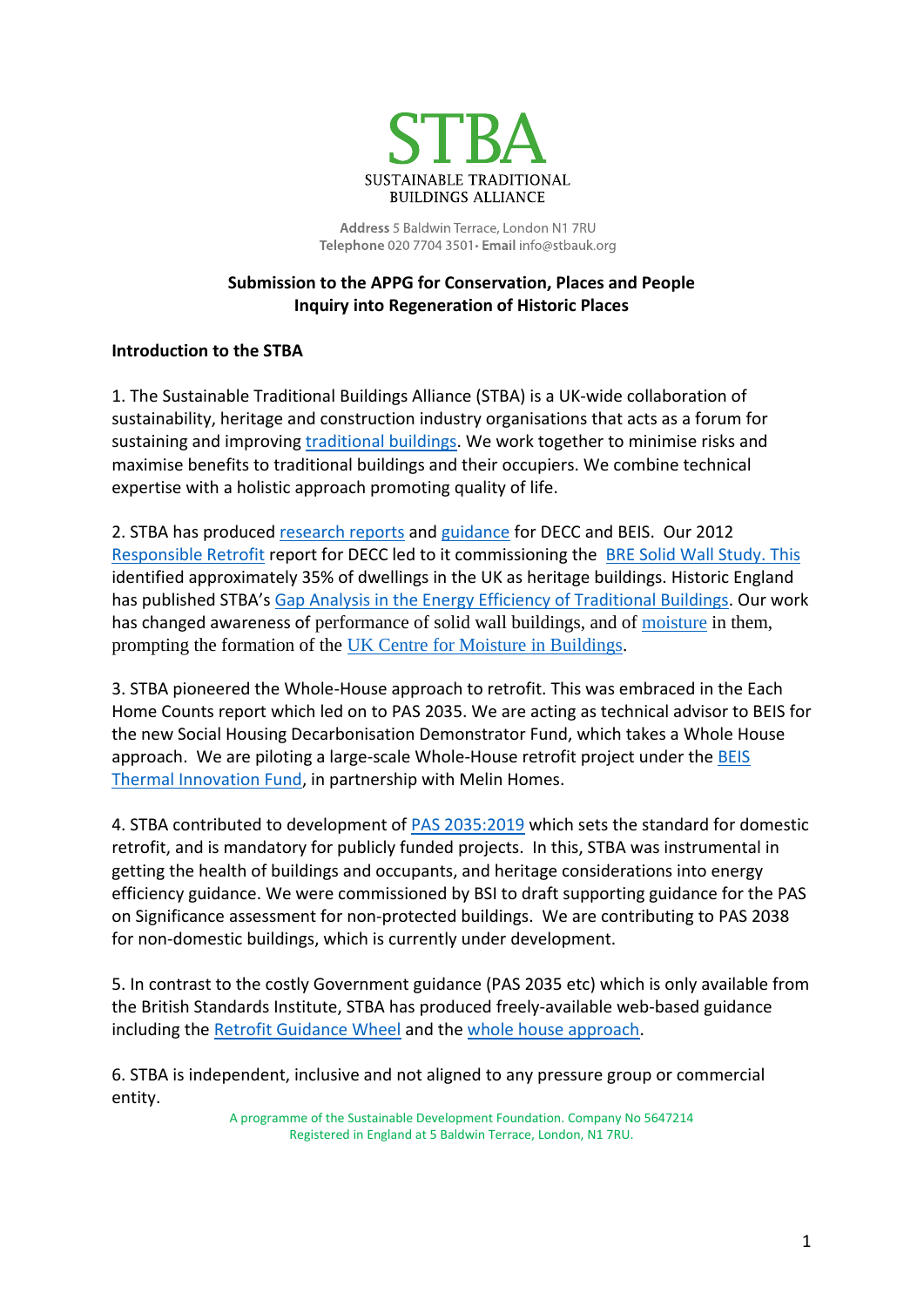7. STBA is contributing to the work of the international Climate Heritage Network in the lead up to COP 26.

8. While STBA's technical work has focused on individual buildings, our approach is holistic , and our research and collective experience have prompted reflection and review at a much broader scale. This includes places as well as buildings, and the value (or lack of it) given to the heritage and quality of life in solutions being promoted for tackling climate change.

9. We are particularly mindful of the need for a whole-life approach which takes account of embodied carbon in existing buildings, and of the carbon and financial costs of retrofit measures.

10. We are also very aware that the public and political focus has been on actions by individual building owners, when the real game-changers may be large scale initiatives such as decarbonisation of the grid. We highlighted these balances in our 2019 event ['Deep](https://stbauk.org/articles-and-presentations/)  [Retrofit vs Decarbonisation".](https://stbauk.org/articles-and-presentations/)

### **THE STBA, the APPG and this Inquiry**

11. In terms of the APPG's remit, our focus is on appropriate conservation of the 25+% of the building stock which is of traditional solid wall construction; we promote appropriate care for places through care for individual buildings; and our approach cares for people as well as the buildings in which they live.

12. In terms of this Inquiry, STBA promotes and is developing a holistic approach to regeneration. We attach an (as yet) unpublished paper by our Director Nigel Griffiths which suggests replacing retrofit with a broader regeneration agenda, and promotes a radical rethink of current policies.

13. In the immediate, we are concerned about the cumulative impact of individual retrofit projects on the character of places.

14. We also see great opportunities for local jobs and local training, informed by local understanding of building materials and traditions, for both repairs (the essential prerequisite, too often overlooked, for retrofit work) and retrofit projects. This is a skills area which the Construction Industry, focused on new build, has neglected for far too long.

14. We are keen to contribute to discussions in your Group.

Yours sincerely

John Preston Heritage Chair, STBA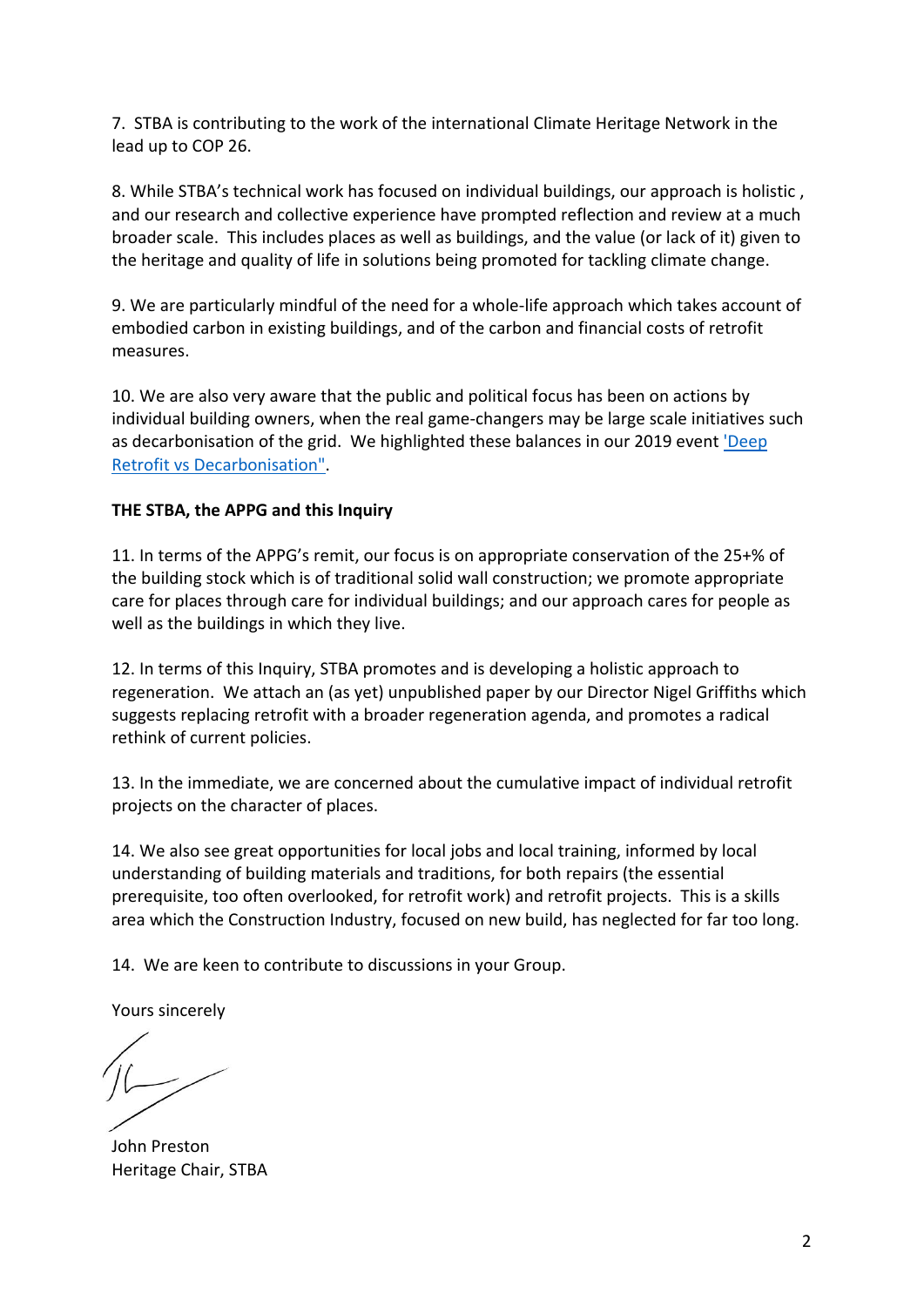#### **Retrofit or Regeneration?**

A blueprint for post-COVID recovery

Draft (Version 2)

#### **Introduction**

This paper explains why the UK should replace its policies and programmes to "Retrofit" the built environment to improve energy efficiency with a strategy which uses a much wider set of objectives. Taken together, this might be termed a "Regeneration" approach.

Such an approach would include **health, heritage, community cohesion, local employment, cleaning and re-greening the environment, transport, and flood alleviation**.

A well thought-out programme of regeneration would enable the government to present a post-COVID recovery which delivers all these objectives, while being low on cost. At the same time, it would deliver sustained reductions in greenhouse gas emissions at least overall environmental impact.

#### **Contents**

- 1. Context
- 2. What is Sustainability?
- 3. What is Regeneration?
- 4. What is Retrofit?
- 5. How did this situation arise?
- 6. Lessons from COVID
- 7. Localism and Planning
- 8. The impetus for change
- 9. Conclusions

Appendix 1: Background reading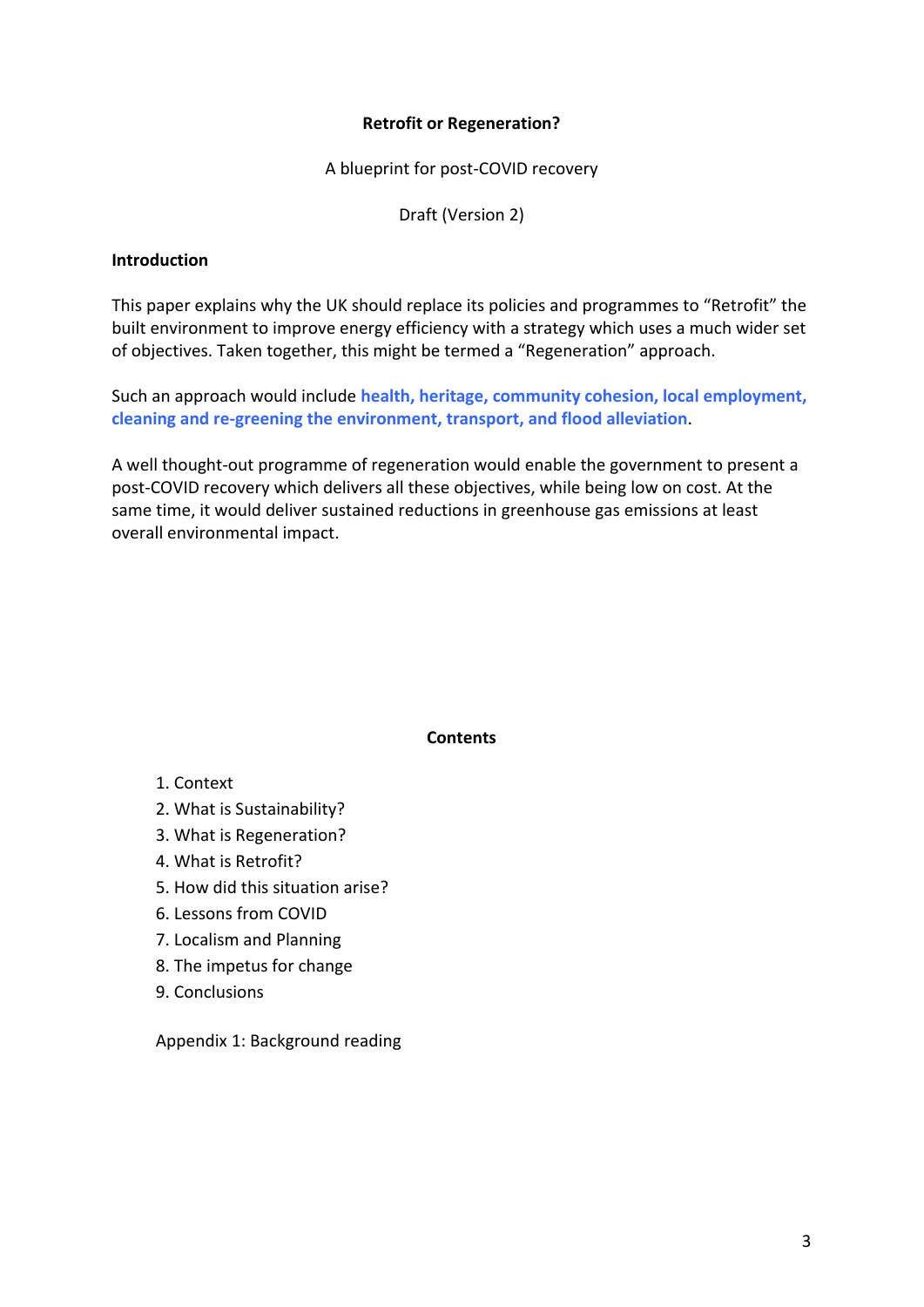# **1. Context**

On the one hand, we currently have ambitious commitments to reductions in greenhouse gas emissions, and a raft of policies and programmes which seek to drive down energy use of the building stock. As a result of COVID the government has published a ten point plan for a green recovery and is considering retrofit of the building stock as a primary way to provide employment and to help meet its commitments on climate change.

On the other hand, during the pandemic there has been a genuine appetite among many people to see a fundamental change in how we live, how we share resources and space. There has also been a sudden and huge interest in welfare economics (as opposed to GDP). We have had an opportunity to reassess some fundamental questions about what we seek from our society, and thus from our buildings and wider land use, and to consider a wide variety of social and environmental issues, quite apart from energy consumption.

# **2. What is Sustainability?**

Genuine sustainability is about the kind of tomorrow we want to leave to our children, as in the Brundtland definition from 1987:

"Sustainable development is development that meets the needs of the present without compromising the ability of future generations to meet their own needs."

This definition is people-centred and intergenerational. It effectively covers all aspects of the environment - there's a lot more to sustainability than energy & climate change.

# **3. What is Regeneration?**

Regeneration is an approach to future planning based on a wide range of social, environmental and economic objectives - i.e. not just reductions in energy use. These include<sup>1</sup>:

- Health
- Provision of local employment (& training)
- Community cohesion & facilities
- Protection and enhancement of cultural heritage
- Cleaning and regreening the environment
- Water efficiency & sustainable drainage
- Sustainable transport

All these aims need to be included if we are considering making wholesale changes to our built environment. Regeneration has to be planned and delivered (principally) at a community level as many of these benefits can only be realised through co-operation and joined-up thinking, which should in turn inform the funding mechanisms.

The primary beneficiaries should be the worst off in society, so with proper planning we can target limited resources at the most deprived communities. At the same time, assets

 $1$  This is consistent with the concept of "Advanced Whole House Retrofit" as set out in STBA's 2015 paper "What is Whole House Retrofit?".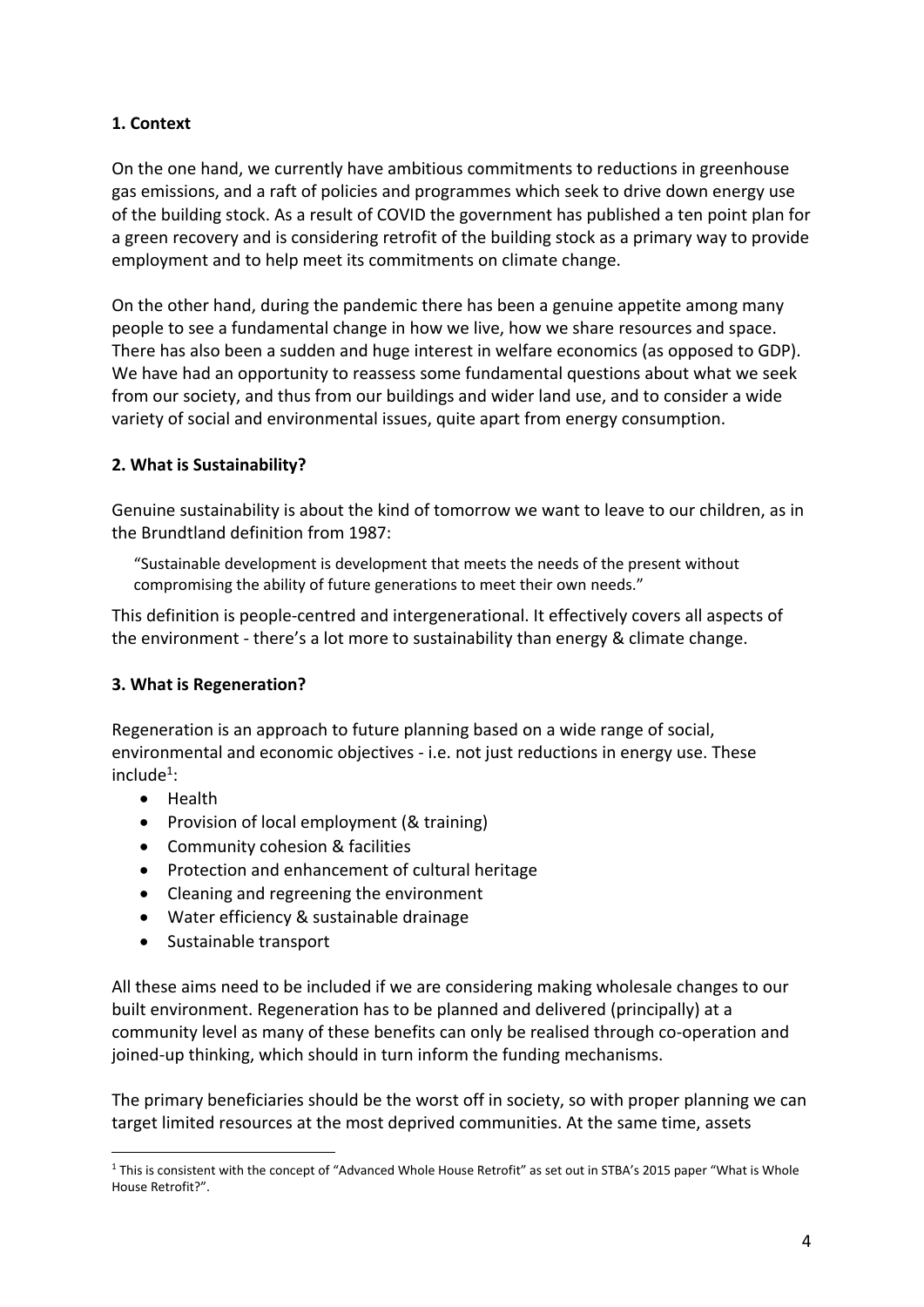(including natural capital) in wealthier communities should be protected and ultimately enhanced.

We're talking about far-reaching change here. There will be winners and losers and we have to manage that change. Some jobs will go, and this will cause disruption, so the losers have to be protected. However, this spare labour represents an additional and ultimately welcome resource - the majority of the cost of doing anything is labour, and right now it is becoming plentiful.

To look at the additional aims in a little more detail:

- Health must surely be at the top of everyone's list. We need buildings that promote physical and mental health. All buildings should have adequate fresh air, sufficient warmth, and toxic materials should be removed and certainly not introduced. Buildings also need to be dry and have natural light - damp, dark and cold dwellings can and do contribute to poor mental health as well as causing respiratory and other illnesses.
- Communities are what provide the context for all buildings. In an economic sense, there is a huge opportunity to provide locally-based employment through regeneration, building knowledge and expertise which can be handed down within communities. The best area-based retrofit schemes have included local employment in their aims from the start, but have also encouraged neighbours to talk to each other more and have been successful in re-establishing community spirit in some places. This kind of regeneration addresses not only fuel poverty but also the poverty of expectation which blights so many communities.
- Heritage is a community-owned asset we all live among buildings and the older building stock provides a sense of place which defines the visual backbone of our villages, towns and cities. Communities should be able to decide what buildings they cherish and enhance, and those which need to be recycled. Cultural Heritage is part of sustainability - added as the fourth pillar of sustainability (along with economic, social and environmental) by UNESCO in 2010. Genuine sustainability thus naturally includes heritage; this removes the false opposition between the two which has caused so much difficulty in decision-making.
- Cleaning and regreening the environment is an area-based improvement that can be carried out at the same time as making changes to the building stock. We have a legacy of pollution from the industrial revolution through to more recent times (such as plastic) which we need to address. In place of redundant buildings and infrastructure can come parks, tree planting, leisure facilities, and brownfield land cleaned up ready for further development. Cleaning up pollution and replanting also provides employment which can be accessed without qualifications and with only minimal training and can provide a route back to work for the long term unemployed as well as encouraging communities to take ownership of their immediate environment.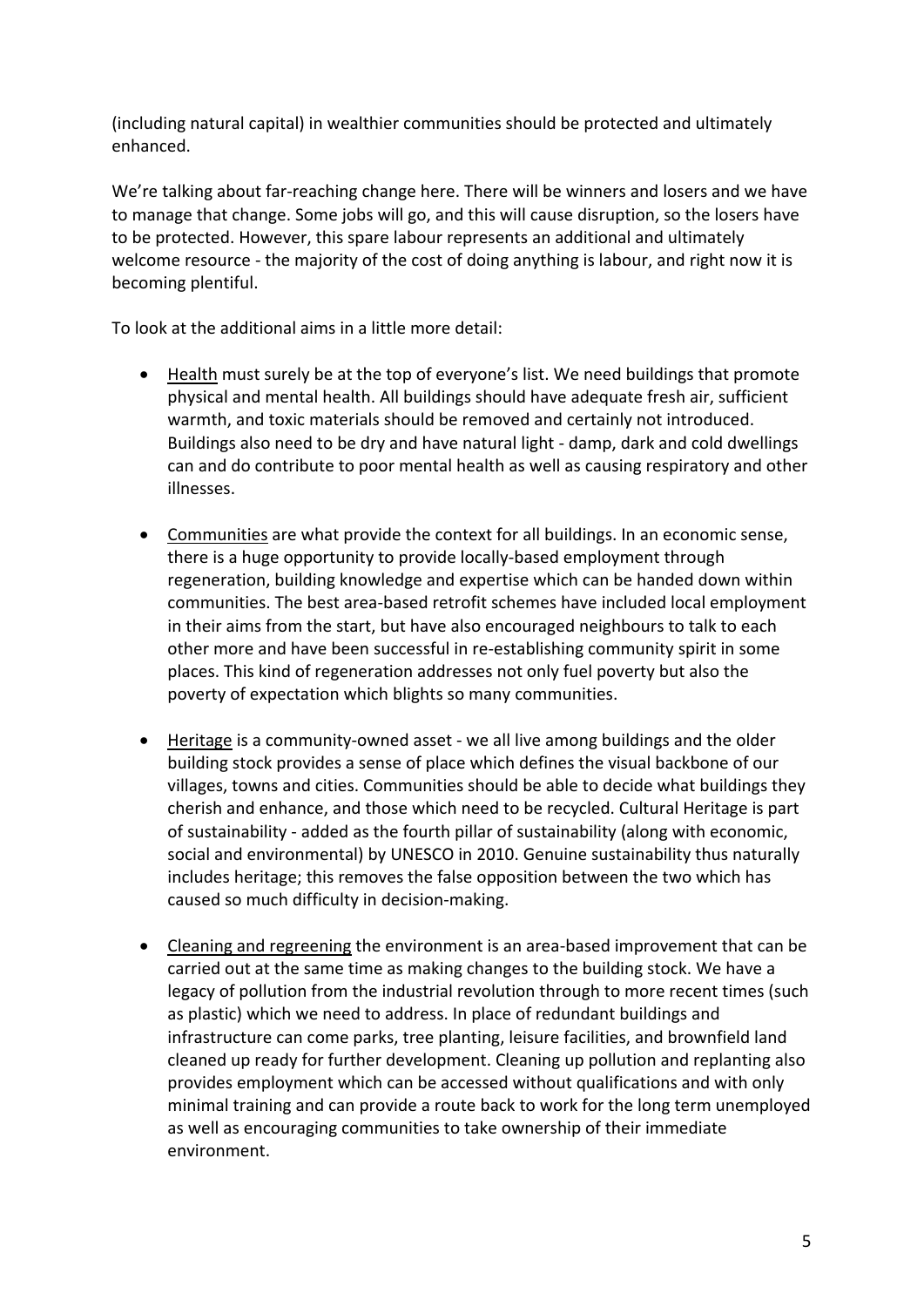- Water efficiency is relatively simple to deliver at the same time as energy efficiency, though the case for it should be carefully considered. Sustainable drainage is best delivered at community level, using attenuation ponds for surface water run-off and permeable surfacing wherever possible to reduce flood risk. However, the planning of regeneration is the ideal opportunity to provide the infrastructure required for sustainable drainage systems.
- Transport is the final piece in the regeneration jigsaw. We need to begin our local transport plans with a commitment to reduce commuting - by repopulating our city centres (through conversion of redundant buildings) and then embrace walking, cycling and public transport as the preferred or only option in most cases. This is already being done (see Section 7 on Localism). Public transport can then be fully integrated with local hubs that connect to the national transport infrastructure, which must remain the responsibility of central government to maintain and improve sustainably.

### **4. What is Retrofit?**

Retrofit is commonly defined as making changes to buildings in order to reduce energy use. It has the twin drivers of reducing carbon emissions and reducing fuel poverty, though these can sometimes result in conflicting recommendations for change.

This narrow approach to retrofit has led to numerous unintended consequences.

- Badly executed retrofit has led to damp and mould, compromised indoor air quality and affected human health.
- Damage has been caused to buildings and to heritage.
- The environmental impact of the retrofit work sometimes exceeds the reductions achieved in operation - causing the opposite result to what was intended, (where embodied carbon of measures exceeds savings).

At the worst end of this scale are the retrofit schemes at Preston and Grenfell.

At the same time, this narrow approach has missed opportunities to achieve a much wider set of economic and social goals. Too often the workforce has come from far away - purely on the basis of a successful competitive tender. The knowledge of the buildings and the retrofit techniques used is then lost to the community, as is the employment and its effects on the local economic multiplier. A workforce drafted in also does not take long term responsibility for the work, which is more likely to lead to poor quality.

If we are making changes to buildings, then at the same time we should be asking what we can do to retrofit water efficiency devices, or deliver sustainable drainage at an individual building level and at a community level. We should also empower local communities to decide on what kind of future they would like - for example, whether they want to see more local facilities, or more green spaces, or protect existing assets from inappropriate development. This is explored further in Section 7.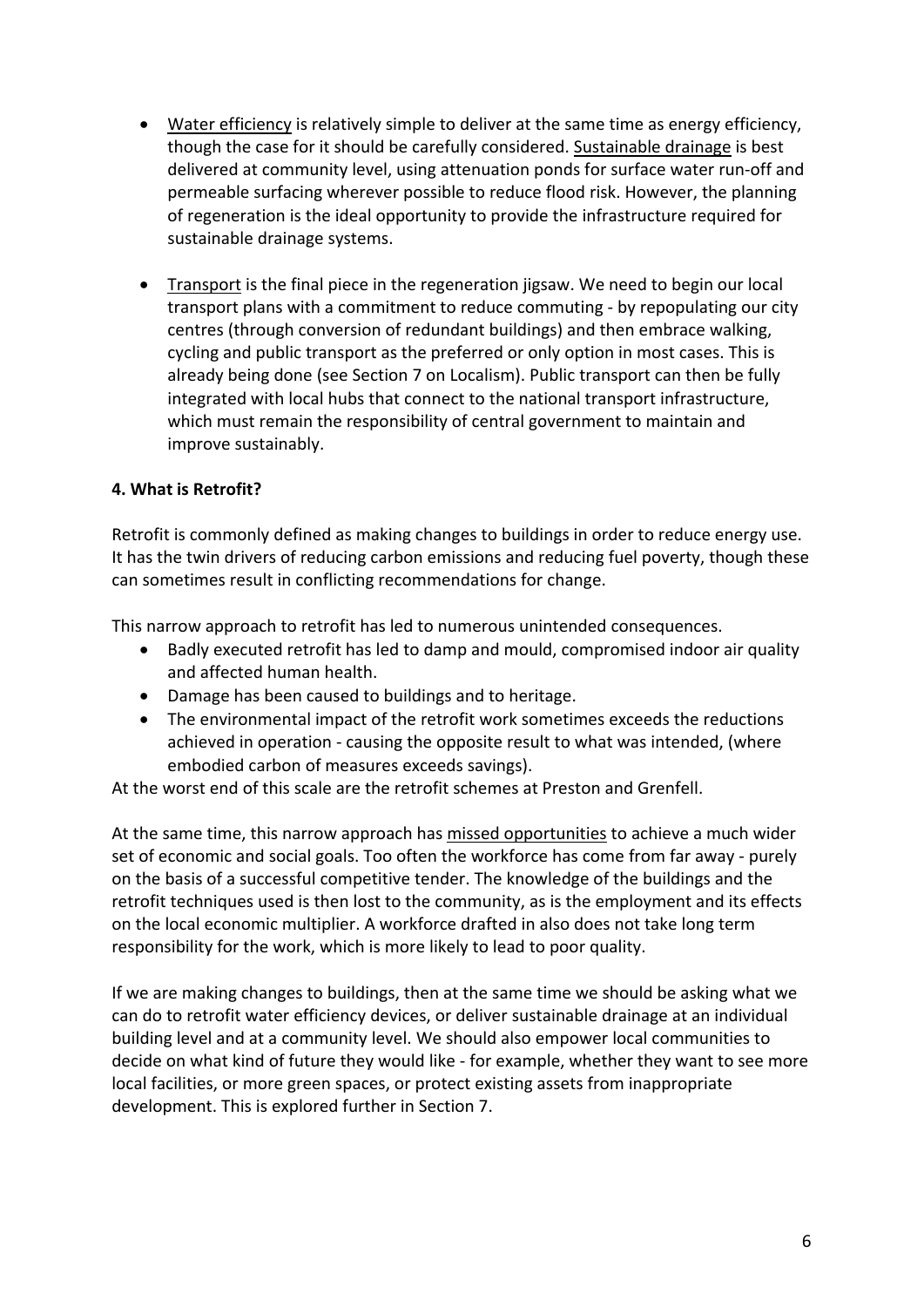Attempts have been made to introduce a wider set of aims into the energy retrofit agenda. Arbed 2<sup>2</sup> was strong on community co-benefits, and PAS 2035<sup>3</sup> puts health squarely at the centre of retrofit, whilst recognising the importance of cultural heritage as represented by the building stock and taking welcome steps to avoid unintended consequences.

However, ultimately it is impossible to shoehorn community benefits into a standard that looks at buildings on an individual basis, and wider concerns into an agenda based on energy. How retrofit is carried out, and the choice of materials used, can have much greater (social, economic and environmental) impacts in the short term than its long term effects in terms of energy use reductions.

"This is not to say that there have not been good schemes which have worked technically and improved the areas where they have been carried out. But even here the question needs to be raised as to whether they have improved the long term sustainability of the occupants and communities, or whether this work has been an unintegrated measure which has not addressed fundamental problems of how we live, how we interact with each other and nature, and how we build a flourishing culture. The programmes have all been formulated within a neo-liberal and reductionist understanding of society which excludes such issues."

Neil May, 2017

#### **5. How did this situation arise?**

It seems obvious that you don't dig up the road twice to put two separate pipes in if they can share a trench. However, in terms of retrofit, we get this wrong all the time. For example, we might first change a boiler, then later do the windows and then come back to add external wall insulation. The windows might then need to be moved outwards and the boiler will be oversized for the job, which all create extra work, expense, waste and carbon emissions. Furthermore, while we're making changes to buildings to improve energy efficiency, let's see what else we can achieve. It is thus a valid question to ask why such a narrow approach to retrofit has been dominant for so long.

Policy on the built environment was originally delivered through MHCLG but in recent years the ministries which deal with energy have been developing policy which imposes change in this one area. We had a Department for Energy and Climate Change (DECC), which meant that the social and economic costs and benefits of the energy supply & demand mix were subordinated to the narrow approach of measuring carbon emissions from energy in use. Now we have a department (BEIS) where energy is placed hand in hand with industry, so it is hardly surprising that industrial interests have come to dominate energy policy.

Industry makes money from change, from the manufacture and installation of goods. What industry does not want to hear is that the most sustainable thing to do, the only way we can deliver a sustainable tomorrow, is to slow down, do less, consume less, even travel less. Even architects, when looking at any particular building, will have a tendency to specify the

<sup>&</sup>lt;sup>2</sup> Arbed 2 was a major domestic energy efficiency scheme sponsored by Welsh Government and ERDF which ran from 2012 to 2016. The scheme report can be foun[d here.](https://stbauk.org/wp-content/uploads/2020/08/Ricardo-welsh-government-warm-homes-arbed-eu-project-final-report-en.pdf)

<sup>&</sup>lt;sup>3</sup> PAS2305 is the publicly available standard for domestic retrofit released by the BSI in 2019. PAS2038 for non-domestic buildings is expected in 2021.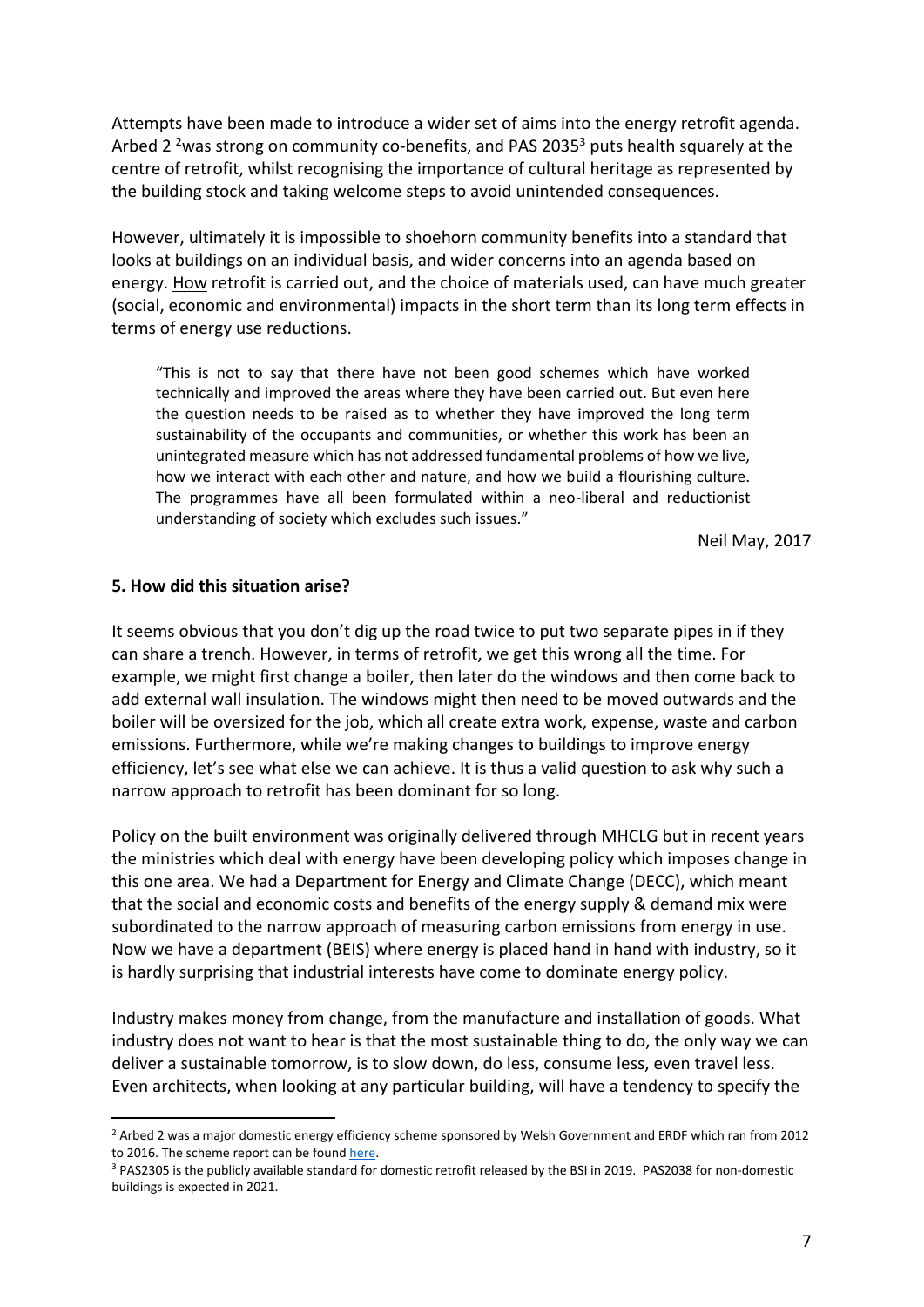maximum amount of change. There will still be plenty of profit to be made from a revised approach to the future, but it will involve significant change and that will need to be managed.

Government will naturally be concerned about economic contraction as it needs to balance the books. From "Clean Growth" to "Green Recovery" through to "how to make money and be green", there is a fundamental assumption that the economy, as measured by GDP, must continue to grow - largely in order to service existing debt. Fundamental changes in our economy are needed if we are to achieve genuine sustainability; just as we need to reset our aims and priorities as a society to move away from consumerism and towards all the things that genuinely value more, we shall have to deal with this, and quickly. This is a great opportunity for the UK Government to shine in advance of the Glasgow climate change conference, by changing the agenda and to lead the developed world in this area.

In the meantime, the question becomes one of organisation. The national departmental structure is wrong and breeds a silo mentality (back to the single trench). We need a Department for Sustainability - which would serve as a Department for Future Planning. (You could argue that all current departments do future planning - loads of it in fact, but it isn't joined up!). Such a Department would be ideally placed to take forward a comprehensive and joined up agenda including employment, industry, health and social welfare alongside a genuine long-term concern for the environment. Something similar already exists in Wales - see Section 8.

## **6. Lessons from COVID**

COVID has caused tragedy for some, loss of livelihood for others, and serious practical and emotional difficulties for many, but it has also given us a chance to pause, to reflect, and to consider what we truly value about our lives. It would be naïve to suggest that consumerism is a thing of the past, but many people have realised that we don't need (or want) to consume at such a rate and that our families & friends are the most important things to us all.

We have also learned that many jobs can be carried out successfully while travelling much less - or not at all. This is not to say that people in clerical jobs don't need to meet colleagues from time to time, but perhaps not every day. While reducing the burden on the transport system, there will be a reduced demand for some types of commercial property. The pandemic has also accelerated the move to online shopping so the need for physical retail outlets will shrink. It may even be the case that some jobs in the economy may not be needed at all in a post-pandemic world. which may free up both property and labour. This twin resource could be turned to great advantage in a Programme of Regeneration, if handled correctly.

Just as importantly, cultural heritage and the environment matter - even more so than ever. Many people have reported an increased appreciation of the natural environment as a result of the various lockdowns we've experienced. The need to get out and walk has brought people back into contact with their immediate surroundings and this extends to other areas of our heritage - including the built environment. We value beauty, we value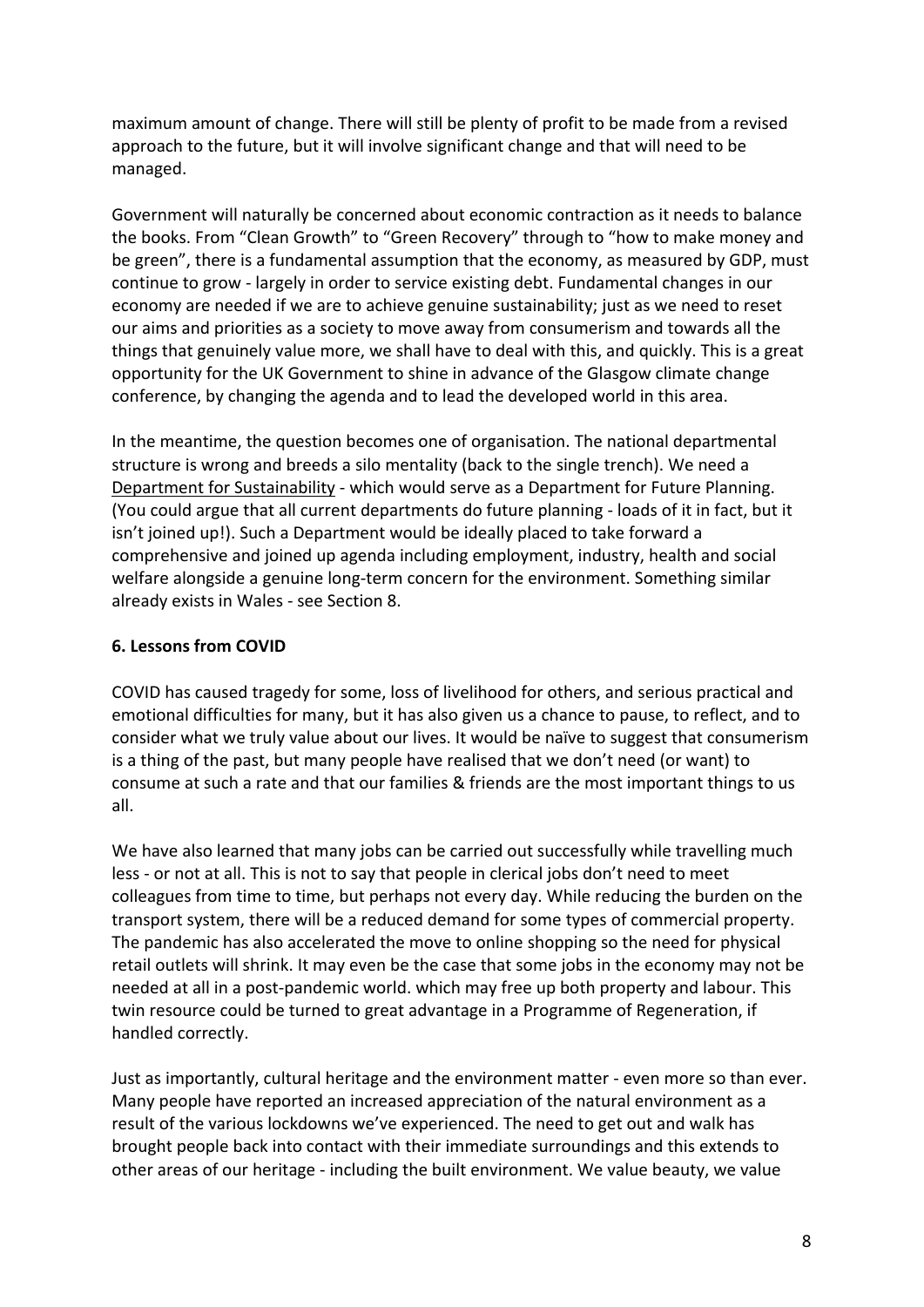art, we need these things and a sense of place & community in our lives just as much as a low carbon future.

At the same time, after COVID:

- there will be demands from all sectors of the economy for investment,
- the tax base is shrinking a recipe for increased government debt.

For these reasons, we need to be very careful where we spend money, and make sure that change is sustainable, low impact and cost-effective, and that it achieves what we really want. Rather than rushing into spending to support jobs we may no longer need, we need the courage to pause existing programmes of investment, step back and take a fresh look at the future.

# **7. Localism and Planning**

Such radical change needs to be centrally led and facilitated, but the detail can only be finalised and delivered locally. This means that we need more planning and not less. Planning is what enables us to set appropriate priorities and deliver against them. If planning appears to fail, we need better planning, not to get rid of it and hand the future over to commercial interests and pressure groups.

At present developers have engineered a situation where councils are penalised if they do not make land available for new development. Principally due to new housing targets, people have lost control over how their local area develops, and this has to stop.

The most sustainable place to build is generally on brownfield sites, and conversion of existing buildings has a lower environmental impact than new build. We can not only meet our housing needs by converting existing buildings, we can locate people in cities, where the facilities already exist, and thus regenerate our city centres. This in turn will reduce the demand for both public and private transport.

The "15 minute city" describes an approach where almost all essential services can be reached within a 15 minute walk or cycle ride. Private transport is relegated to deliveries and the most essential services. Green spaces will be increased, farms around cities will be used to support them as much as possible, reverting to an earlier model prior to globalisation. The concept originated in San Francisco and Amsterdam is actively looking at this as a way forward. It won't work everywhere of course, but it does point to mixed development as the way forward.

### Tim Smit (Eden Project) said in during a BBC programme in 2020:

"one of the things COVID has done is made people to think about localism. I have a vision that the major towns in our country will be surrounded by farms that completely change their whole approach to agriculture . . the future of Cornwall requires a boldness of vision . . . . we could make it a brilliant place to live for everybody . . the biggest problem is belief that you can . . we've got enough derelict land here to build the most extraordinary housing stock for our own people and for others who might want to come . . the whole thing needs to be joined up . . **you could create real wealth within a generation, but for everybody here**." <sup>4</sup>

<sup>4</sup> Cornwall (BBC1) Simon Reeve Series 1 Episode 2. Aired 15/12/2020.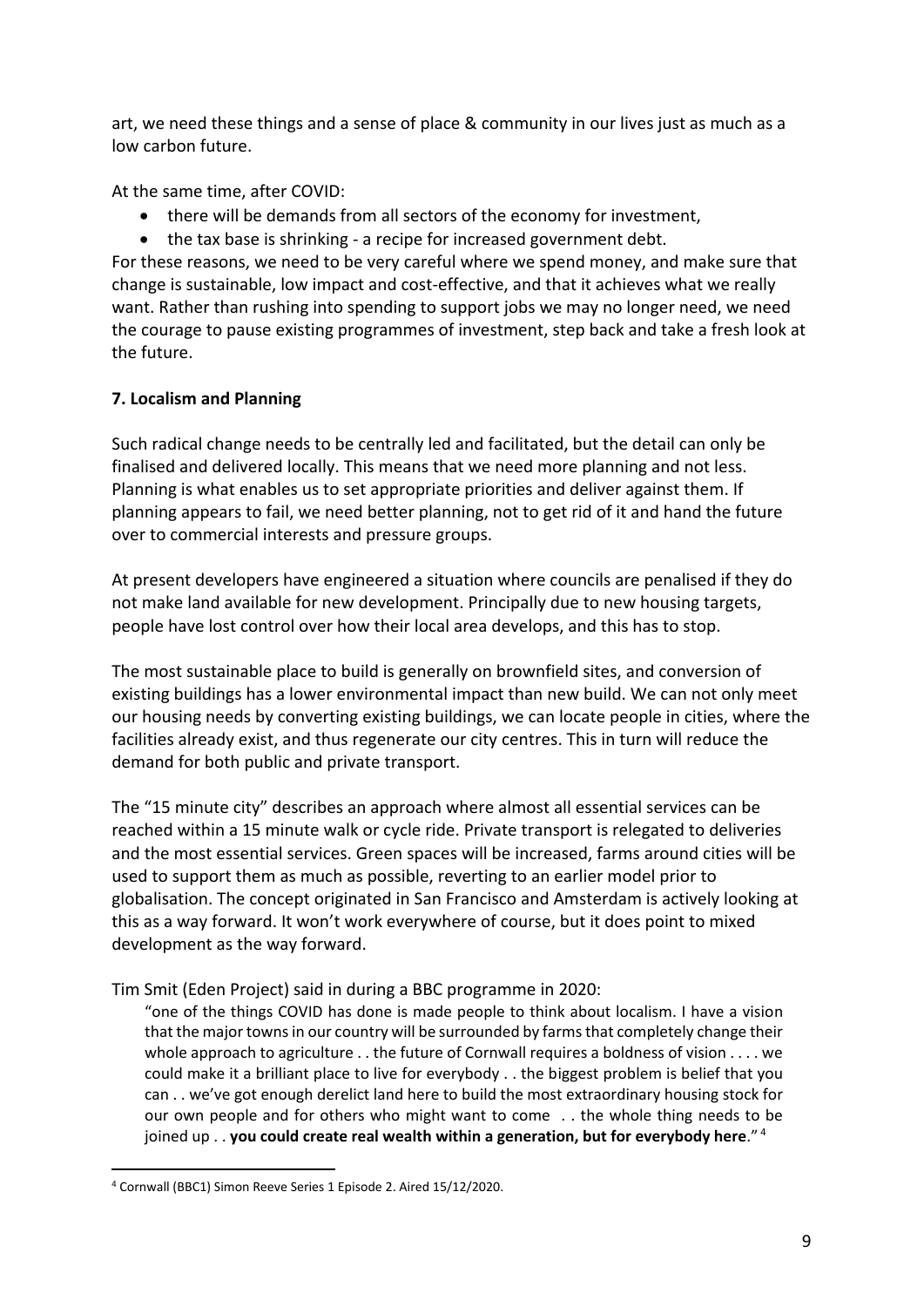The presenter Simon Reeve added: "perhaps we are ready for some bold big ideas . . opinion polls show just a tiny percentage of people want life to return to exactly how it was in 2019. We seem ready for change."

## **8. The impetus for change**

This paper is merely a contribution to a process which is already happening. We know we cannot go on consuming at this rate, there simply isn't enough planet and resources to share<sup>5</sup>. We need a new approach and a new system of economic value to match. Welfare economics must be at the heart of this change. Those who heard Mark Carney deliver the Reith lectures on the BBC this year may have been astonished to hear a former central banker holding forth about welfare economics.

Wales is ahead of the game here, having passed the Wellbeing of Future Generations Act in 2016, obliging government to take a rounded view of all policies. The Act sets out 7 wellbeing goals and, just as importantly, 5 ways of working. Wales also has the "Transforming Towns" initiative already in progress. WEALL (an international group advocating a switch to welfare economics) published their manifesto in January 2020. The Schumacher Institute hosted Katherine Trebeck – "Prospects for a Wellbeing Economy" and Permaculture published a whole issue in 2019 devoted to challenging the concept of economic growth. Looking back a little further, the World Future Council commissioned Regenerative Cities - Herbert Girardet, (2010) and Kate Raworth's "Doughnut Economics" (2012) lays the groundwork for the 15 minute city (see Section 7).

The All Party Parliamentary Group (APPG) on the Green New Deal published "Time to Reset" in 2020 and this is entirely consistent with the ideas outlined here, as it covers not only community, housing, transport and working life but also food, health and the culture of consumerism.

The incoming government spoke of "levelling up" (2019) but to date there has been no detail on what this means, other than an expectation of more growth, more consumption, i.e. the opposite of what is needed. We can still level up, but we can do it more effectively by celebrating what each area has to offer, especially the natural capital so often ignored but valued once again during the pandemic. These are the same points as the CPRE made via the Climate Coalition in June 2020, putting nature, health and people first in a green recovery and starting with the poorest communities.

### **9. Conclusions**

In replacing retrofit with a regeneration agenda, as well as reducing energy use in a truly sustainable way, we will also improve public health, provide useful employment, reduce the social care bill and deliver the community cohesion which has again become so valued during COVID. Change is upon us, this is a great chance to get it right.

<sup>&</sup>lt;sup>5</sup> Tim Jackson's book Prosperity without Growth, for example, shows how the idea of continuing economic growth in unrestricted markets cannot possibly address the carbon reductions that are required for the survival of the planet.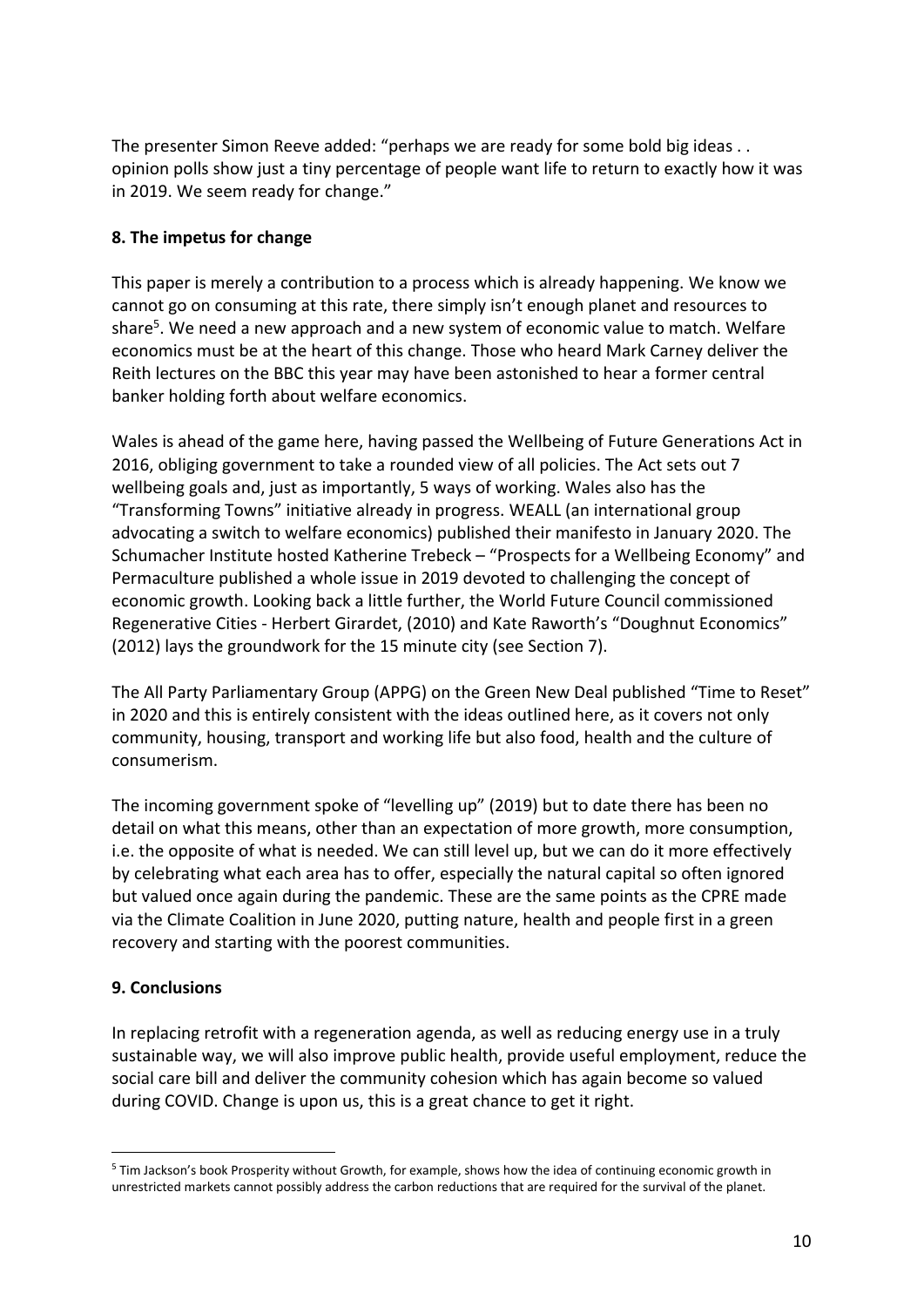In order to move this forward, action is required at several levels:

Central government should:

- provide leadership in resetting societal priorities away from consumerism and economic aims and towards wellbeing;
- establish a Department for Sustainability (with Energy transferred here);
- set out the framework by which local regeneration plans can be developed by local authorities;
- facilitate the residual demands of each regional area in terms of waste management, transport, energy etc.
- redress the VAT imbalance between new build and refurbishment.

Local government then has to:

- identify areas in most need of regeneration;
- agree an agenda to be considered in future planning;
- re-assess existing development planning to minimise or eliminate green field development, convert redundant commercial sites to residential use, community use, re-greening, leisure, energy networks & flood retention schemes;
- establish which bodies will be responsible for developing and delivering local plans and support them in this process.

Business must be required to:

- re-examine its aims and objectives to reflect the communities it serves;
- pay for the social cost of its operations (eg litter, obesity, pollution);
- respond to the regeneration agenda and shift operations accordingly.

We should start with the poorest and most deprived areas of Britain.

© Nigel R.S. Griffiths 2021